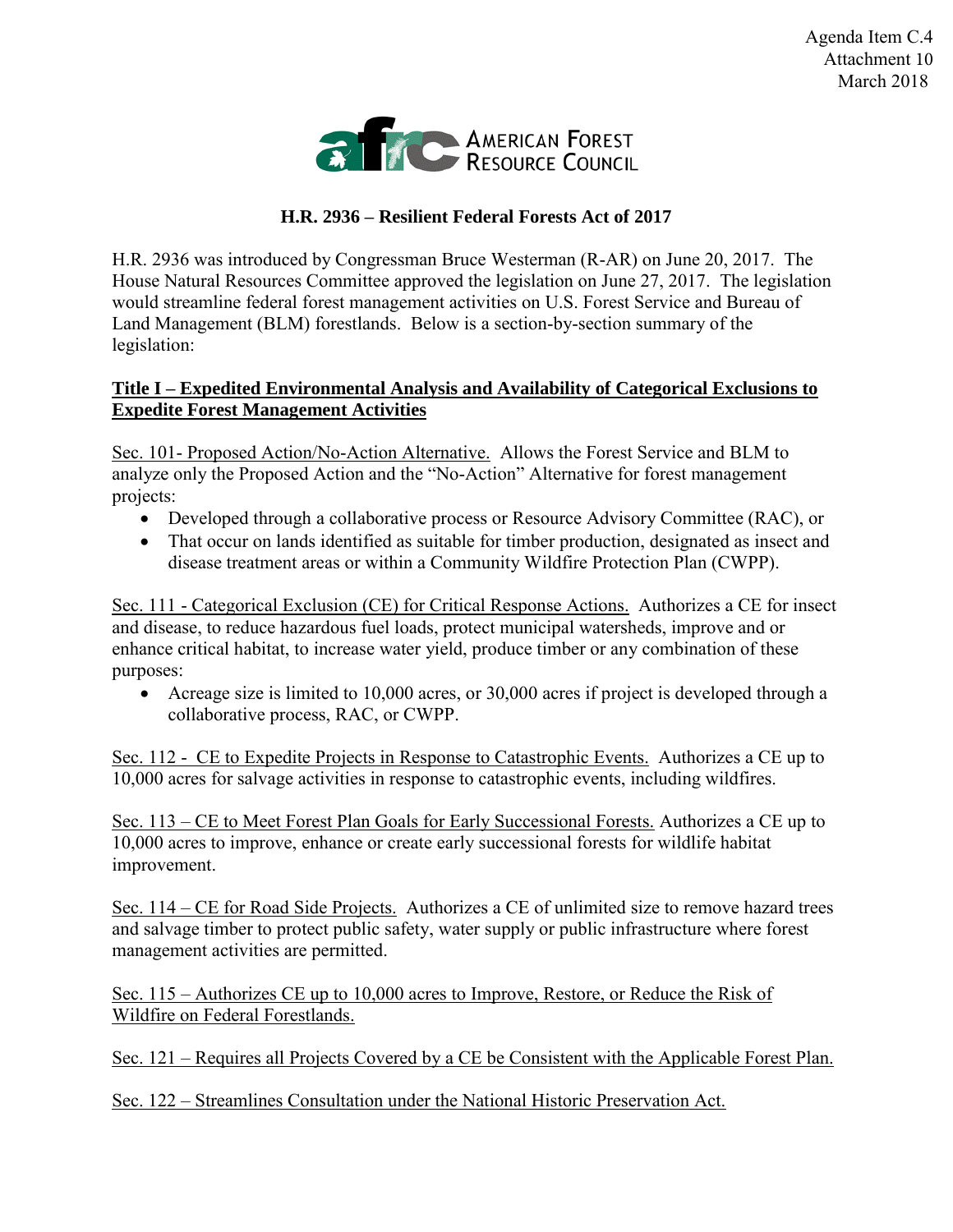Sec. 123 – Streamlines the Endangered Species Act Consultation Process. Allows the Forest Service and BLM to make Not Likely to Adversely Affect determinations for listed species. Establishes a 90-day deadline for projects conducted under a CE for which formal ESA consultation is required.

Sec. 124 – Declares Forest Management Activities under this Act to be Non-Discretionary Actions under the ESA.

### **Title II – Salvage and Reforestation in Response to Catastrophic Events**

Sec. 201 – Expedited Reforestation Following Large-Scale Catastrophic Event. Requires an environmental assessment for reforestation activities to be completed within two months. 75% of the affected area is required to be reforested and limits the time available for public input and objections for projects conducted in response to a catastrophic event.

Sec. 203 – Prohibits Restraining Orders, Preliminary Injunctions, and Injunctions Pending Appeal for Projects Conducted in Response to Catastrophic Events.

### **Title III – Alternative Dispute Resolution for Forest Management Litigation**

Sec. 301. Establishes a Pilot Program for Utilizing Arbitration for Resolving Legal Challenges to Projects Carried Out Under this Act.

Sec. 311 - No Awards for Attorney's Fees or Expenses May be Paid to Any Plaintiff Challenging a Forest Management Activity. This provision eliminates Equal Access to Justice Act attorney fees to activist plaintiffs.

Sec. 312 – Establishes Time Limits for Preliminary Injunctions and Requires Courts to Weigh the Risks of Not Taking Action.

**Title IV – Secure Rural Schools and Community Self-Determination Act Amendments.** Makes various changes to Secure Rural Schools Act and Resource Advisory Committees (RACs), including allowing the designation of RACs that retain revenue from forest management projects to fund future forest management projects.

**Title V – Stewardship End Results Contracting Amendments.** Modifies contracting and cancellation ceiling restrictions, requires that 25% of stewardship revenues be shared with local counties.

**Title VI – Additional Funding Sources for Forest Management Activities.** Amends Stewardship Contracting Authority and Collaborative Forest Landscape Restoration Act revenues to be expended on project planning activities. Creates "State-Supported Forest Management Fund" to allow revenues generated from state investments in federal forest management activities to be expended on future projects.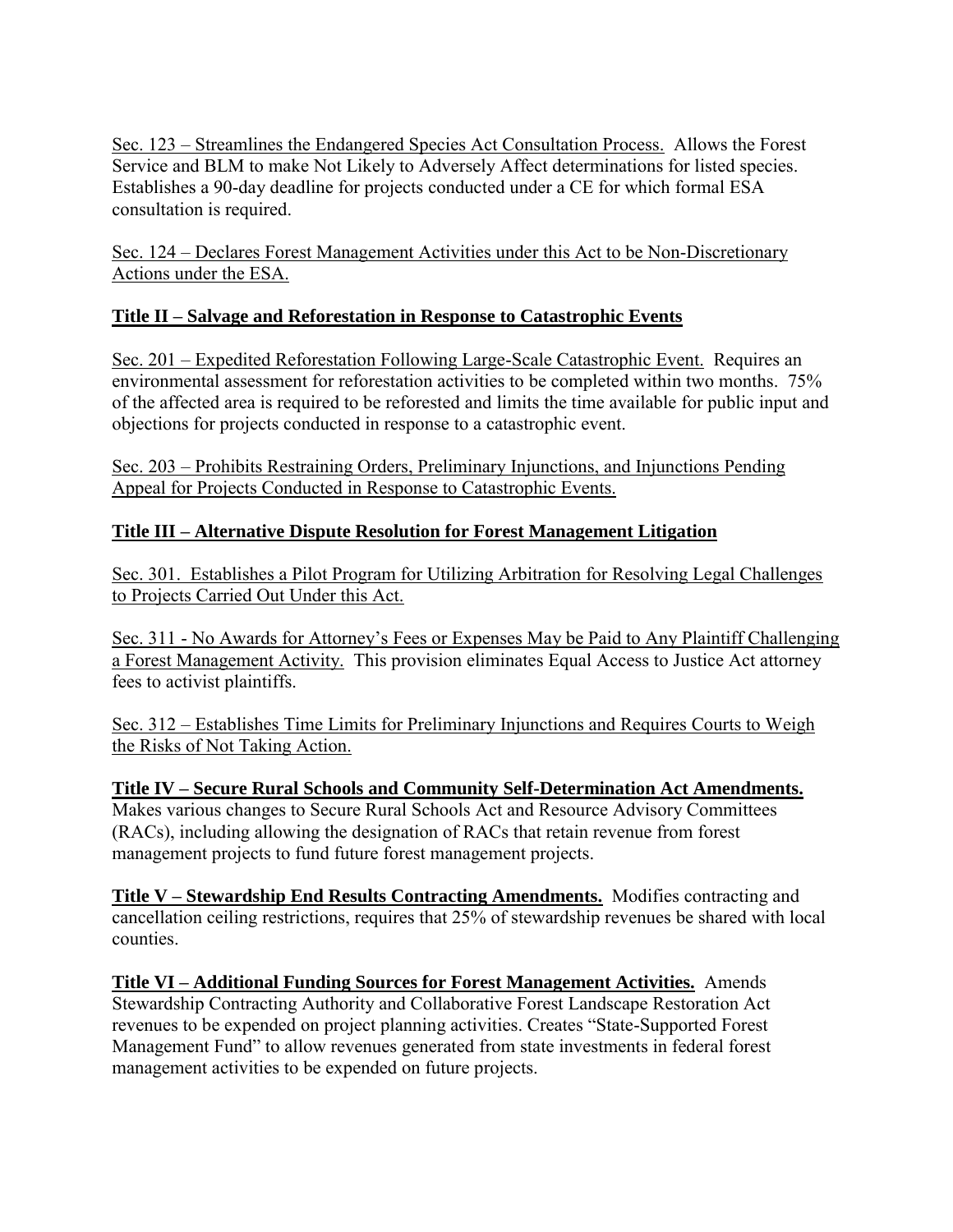**Title VII – Tribal Forestry Participation and Protection.** Strengthens the existing Tribal Forest Protection Act and allows tribes to request to manage adjacent federal forestlands with streamlined authorities available on Indian lands. Requires that timber be offered for sale under the new authorities be through competitive bid.

**Title VIII – Expediting Interagency Consultation.** Clarifies that the development, maintenance, and revision of a forest plan are not subject to NEPA. Addresses the *Cottonwood*  decision by directing that consultation under the Endangered Species Act is not required for existing forest and resource management plans due to the listing of a species, designation of critical habitat, or availability of new information. Affirms that ESA consultation must still take place at the project-level.

# **Title IX – Miscellaneous Forest Management Provisions.**

Sec. 901 – Amends the Farm Bill insect and disease CE to include Fire Regime IV (Lodgepole Pine).

Sec. 902 – Requires the Development of Alternative Consultation Agreement Regulations. The Secretary of the Interior (USFWS) and the Secretary of Commerce (NOAA Fisheries) would be required to authorize alternate consultation agreement under the ESA if an agency action is found not likely to adversely affect a listed species or critical habitat.

Sec. 903 – Revision of Extraordinary Circumstances Regulations. Directs the Secretary to initiate rulemaking to limit some of the "Extraordinary Circumstances" that prevent the use of CEs.

Sec. 904 – Restrictions on Forest Service Road Decommissioning in Fire-Prone Areas.

Sec. 905 – Prohibits the Application of the 21" "Eastside Screens" Requirements on National Forests east of the Cascades in Region Six.

Sec. 906 – Allows Forest Service to Utilize Site-Specific Forest Plan Amendments. Addresses the Snow Basin decision.

Sec. 907 – Requires the Secretary to Use Knutson-Vandenberg (K-V) Authorities for Certain Timber Projects and Prohibits the Forest Service from Deducting Agency Overhead Costs from K-V Revenues.

Sec. 908 – Prohibits the Application of the Survey and Mange Guidelines of the Northwest Forest Plan on National Forests in Washington, Oregon, and California.

Sec. 909 – Amends 2014 Farm Bill Good Neighbor Authority to Allow Road Reconstruction and Repair Activities.

Sec. 910 – Amends the Fair Labor Standards Act to Allow 16 and 17 Year Olds to Participate in a Family-run Mechanized Logging Operation.